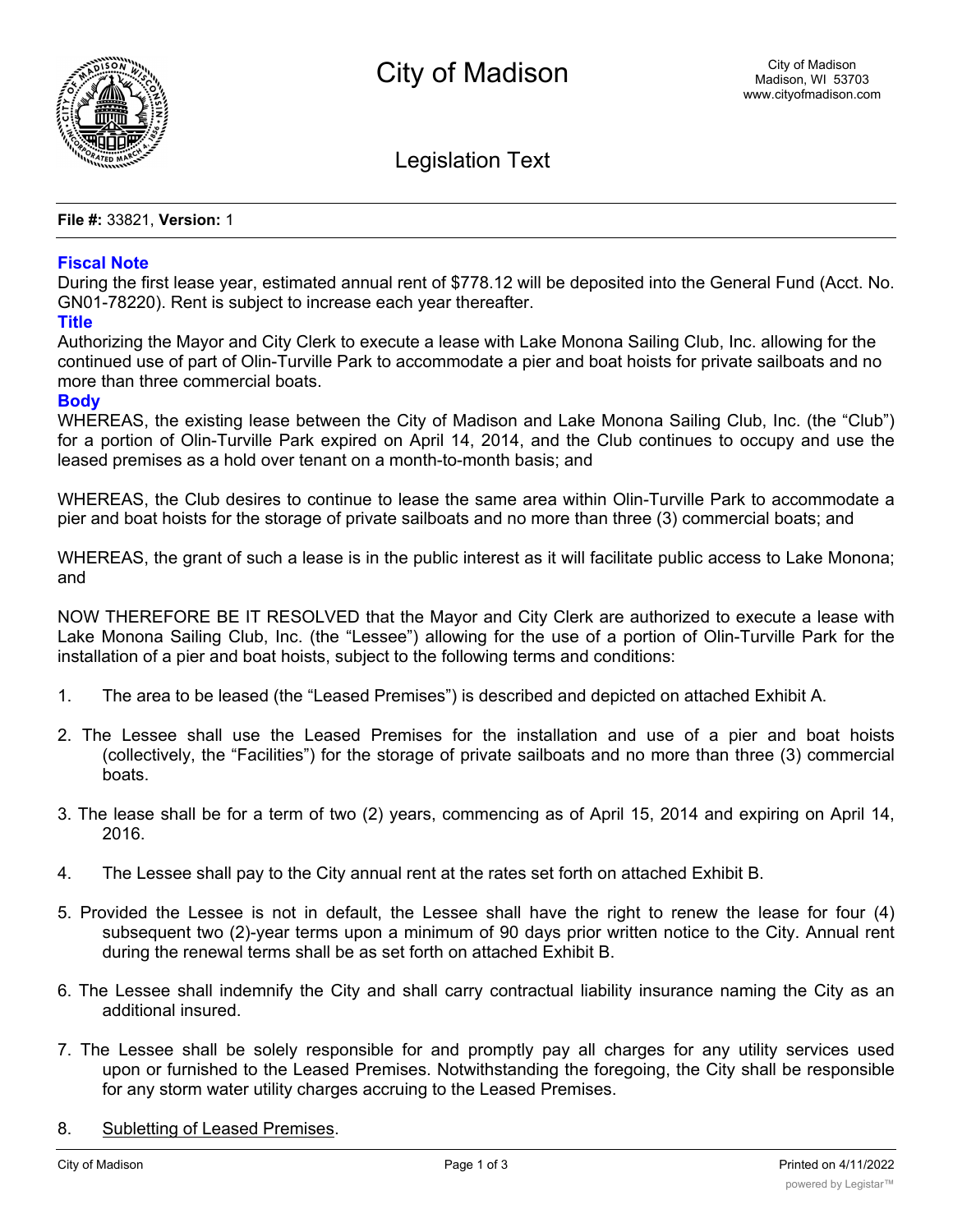- a. The Lessee shall have the right to sublease the individual pier boat slips to the public for noncommercial use only. The Lessee's subleases to the public shall be limited to a single sailing season and shall be subordinate to all the terms and conditions of this Lease.
- b. Notwithstanding the foregoing, the Lessee shall have the right to sublease no more than three (3) individual pier boat slips to a single commercial operator for uses that have been authorized by the City's Common Council and Board of Park Commissioners. The Lessee's sublease to such commercial operator shall be limited to a single boating season and shall be subordinate to all the terms and conditions of this Lease.
- c. The Lessee is responsible for informing all of its sublessees of all the terms and conditions of this Lease. Any breach of any provision, term or condition of this Lease by any sublessee shall be considered a violation by the Lessee and shall be enforceable by the City under the terms and conditions of this Lease.
- d. The Lessee agrees that subleases shall be given on a priority basis to City of Madison residents. The Lessee shall maintain a waiting list should all spaces become filled.
- 9. Special Conditions.
	- a. The Lessee will annually prepare the Facilities for use prior to the sailing season, which runs from April 15 to October 31. The Lessee shall remove the Facilities from the water no later than October 31 of each year.
	- b. During such periods when the Facilities are not in use, the Facilities shall be stored or relocated off -premises. In no event shall the Lessee be permitted to store the Facilities upon the Leased Premises or within any other area of Olin-Turville Park.
	- c. The placement of the Facilities shall not be permitted outside of the Leased Premises and must comply with State of Wisconsin Department of Natural Resources regulations. The Lessee shall, at its sole expense, obtain and keep current all licenses and permits necessary to comply with all State and City statutes, ordinances, rules and regulations.
	- d. The pier shall be open to public use except during those periods when sailboats are being launched or retrieved.
	- e. The Lessee shall employ reasonable precautions to secure boats, Facilities and related equipment from unauthorized use.
	- f. No storage of material or equipment, trailers or parking of vehicles shall be permitted on the Leased Premises, except the temporary and orderly placement of items in direct conjunction with the Lessee's operations.
- 10. Lessee Disclosures.
	- a. At the request of the City, the Lessee shall submit an up-to-date profit and loss statement of the operation associated with this Lease, and such statement shall conform to accepted accounting procedures.
	- b. Prior to May 15 of each year, the Lessee shall provide to the City a listing of names and addresses of all individuals and any commercial operator renting slips from the Lessee and their

corresponding boat descriptions and Wisconsin boat registration numbers. The Lessee shall pay to